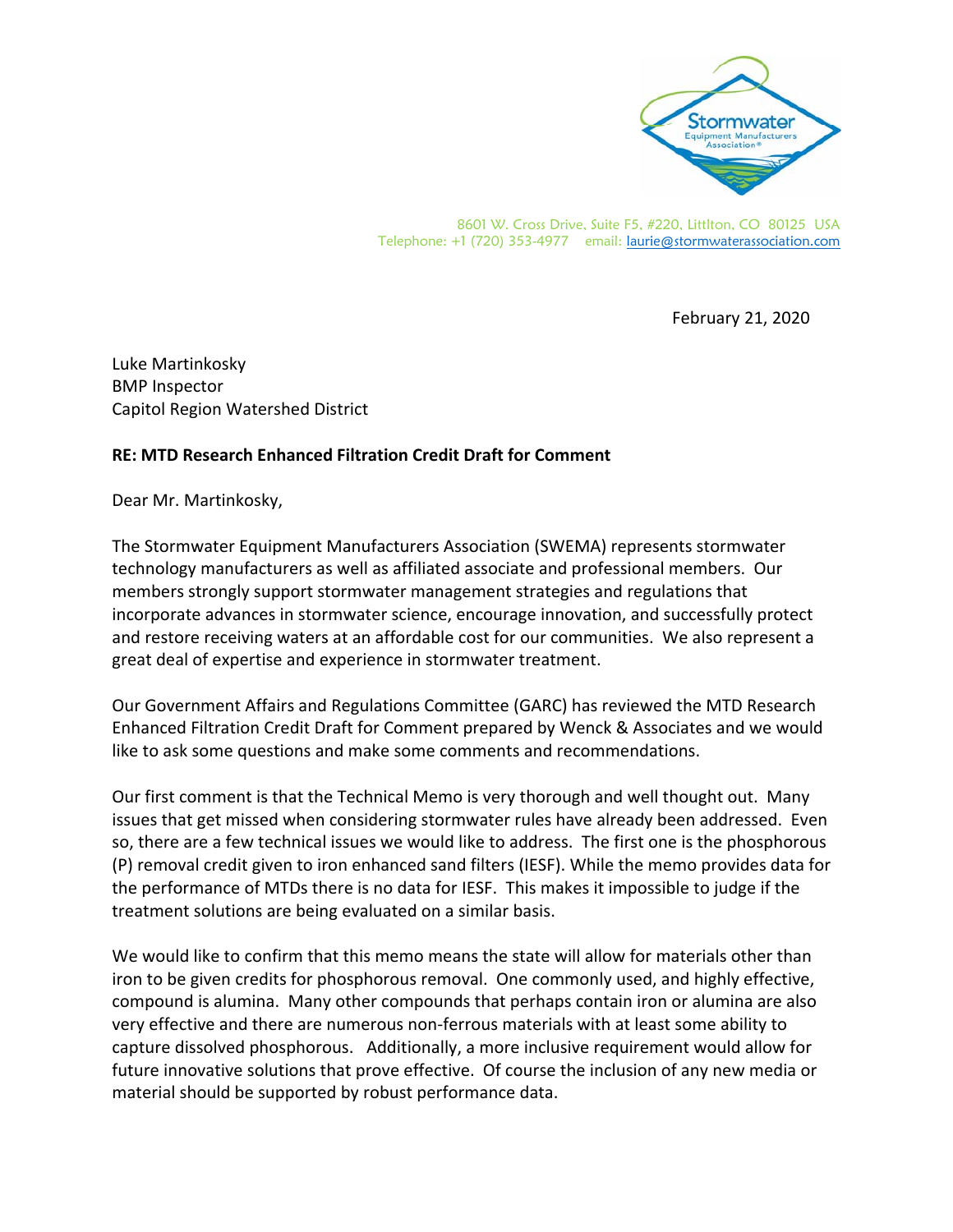

8601 W. Cross Drive, Suite F5, #220, Littlton, CO 80125 USA Telephone: +1 (720) 353-4977 email: laurie@stormwaterassociation.com

Finally, we will comment on the use of the TAPE average phosphorous removal efficiencies as opposed to the bootstrap efficiencies. The reason the data is bootstrapped is that the distribution is highly skewed and classic statistics only apply to normal distributions. A non‐ parametric analysis is more appropriate for skewed distribution. This is a common issue with field data where smaller storms tend to dominate the dataset. As a result, the classic mean is usually not a statistically valid parameter for field data. There is no harm in adopting a conservative sizing methodology, but it is better to use a valid number and build in a deliberate safety factor than to use a number which is just conservative to an unknown degree. Even if the bootstrap value is discounted to the mean value at least there is a line of reasoning that can be followed.

The remaining comments are part technical and part policy. With respect to a maintenance requirement based on a 48‐hour drawdown time, it makes sense in principle but could be very difficult in practice. One problem is that it will require up to 2 days of monitoring to confirm if maintenance is required or not and this will discourage maintenance, which is already often lacking. In addition, there is very little data on filters at that state of clogging so it could create instances of unknown behavior towards the end of life of the filter. We expect that the STEPP national BMP verification program currently being developed will address maintenance, in the meantime we suggest a different metric, one that is easier to track and manage. Allowing the storage volume to be 50% full is reasonable while we await better data.

Finally, please clarify that the owner is responsible for financial surety. As equipment vendors we have no control over maintenance, and we do not have the capacity to enforce maintenance contracts. Other than those vendors who offer one‐year maintenance as part of a product sale, BMP maintenance is ultimately the responsibility of the property owner, as it would be if they choose to install a public domain BMP.

We thank you for establishing a route for including MTDs for use in the Capitol Region Watershed District. While the technical memo considers several MTDs, there are many more that have received GULDs from Ecology. We'd like to see a process that allows other MTDs to be added to Table 5 included here. Please consider adding a methodology to ensure a pathway to approval and inclusion for other MTDs.

Sincerely,